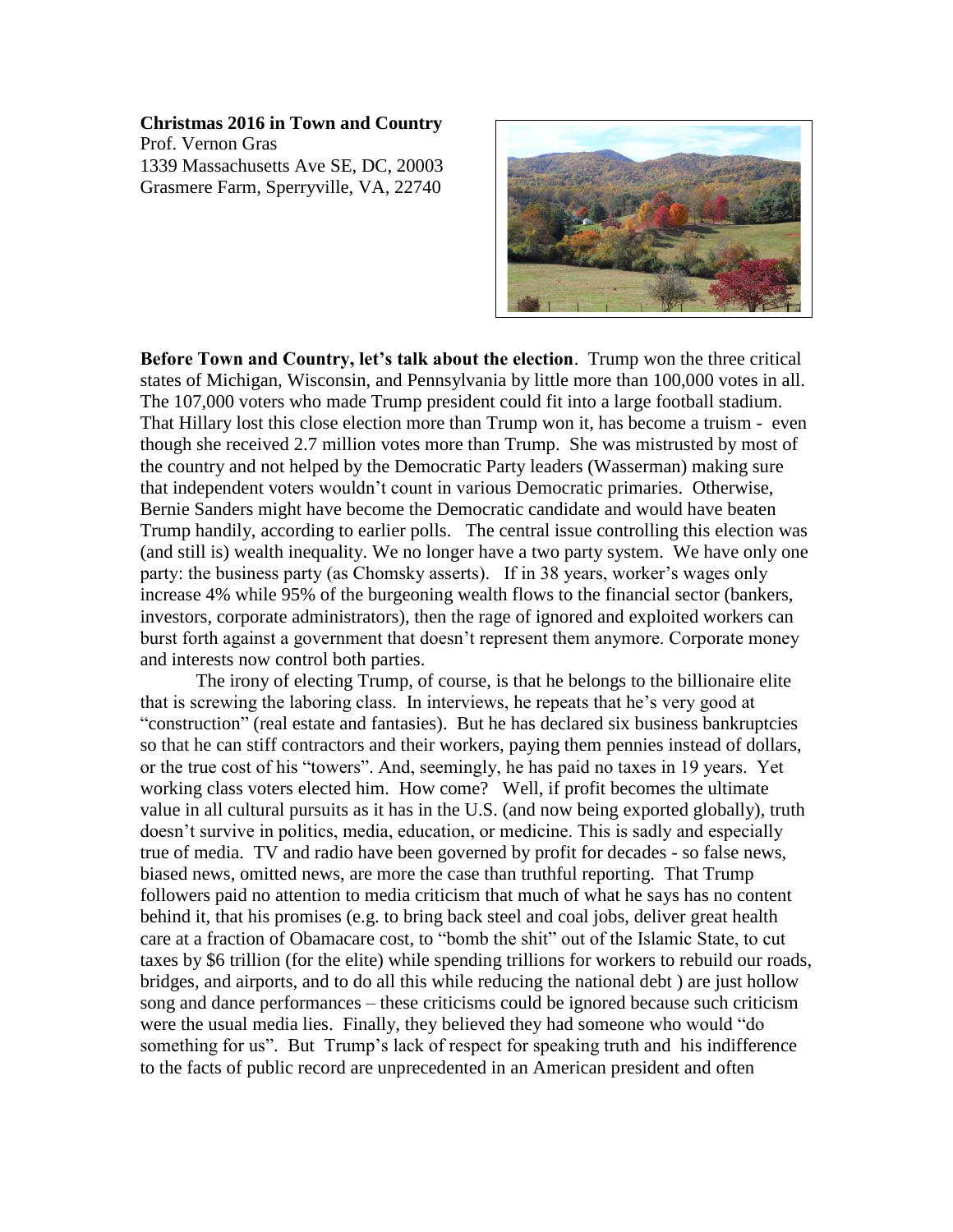parallels European leaders of the 1930's. Pent up frustrated emotion in people often propel such demagogues into leadership.

Trump's selection of cabinet officials have all been homogenous in that they all identify American individualism with the pursuit of profit over all other values. These are 'what's in it for me" people and social justice or "fairness" hasn't ever intruded into their daily lives. Without a return to progressive populism (ex. FDR and Bernie), we seem destined to continue on the road to plutocratic oligarchy. Most probably, white workers are not going to be rewarded for having elected this administration. (Much of the above comes from Mark Danner *The Real Trump,* NYRB 12/22/16)

**To more pleasant matters**. **Town:** This year I enjoyed a rare visit from my Seattle sister, Anita, with hubby, Tom, who timed their visit to hear Jori Graham (poet) give the Gras Annual Lecture in the Humanities at GMU. Surprisingly, I also received a string of European visitors to DC. First came Prof. Jesus Lopez-Pelaez Casellas and family visiting the Folger Library in order for him to translate early English Mss. into Spanish and with whom I delightedly discussed what later would turn into biosemiotics (more below). Then came Ruediger and Uta Ahrens from Wuerzburg University with whom I had arranged the Wuerzburg Univ.- GMU student and TA exchange back in 1985. Diane came in from her West Virginia estate and we all enjoyed museums, theater, and Eastern Market shopping. Suffering the results of the heavy German cuisine (worse, maybe, than Standard American Diet or SAD), Ruediger was persuaded to try a vegan diet. Hope he continues.



**DC townhouse front yard Diane, Uta, and Ruediger at Eastern Market** 

Finally, Dominik Rigoll, a German historian, arrived for lunch. He writes on the 1950 – 1970 period in German history. At present, he is working for the German Minister of Interior, Thomas de Maiziere, checking out the transition from the Nazis and East German communists to the Bundesrepublik in regards to intelligence activities. He was interested in my experience as spy handler for the military in Berlin, 1955-56. That was nostalgic for me, evoking *Berlin, Berlin, nur du allein….* But, again, a mutual overlap occurred - this time centering on dialogism. His dialogism was with five points of view;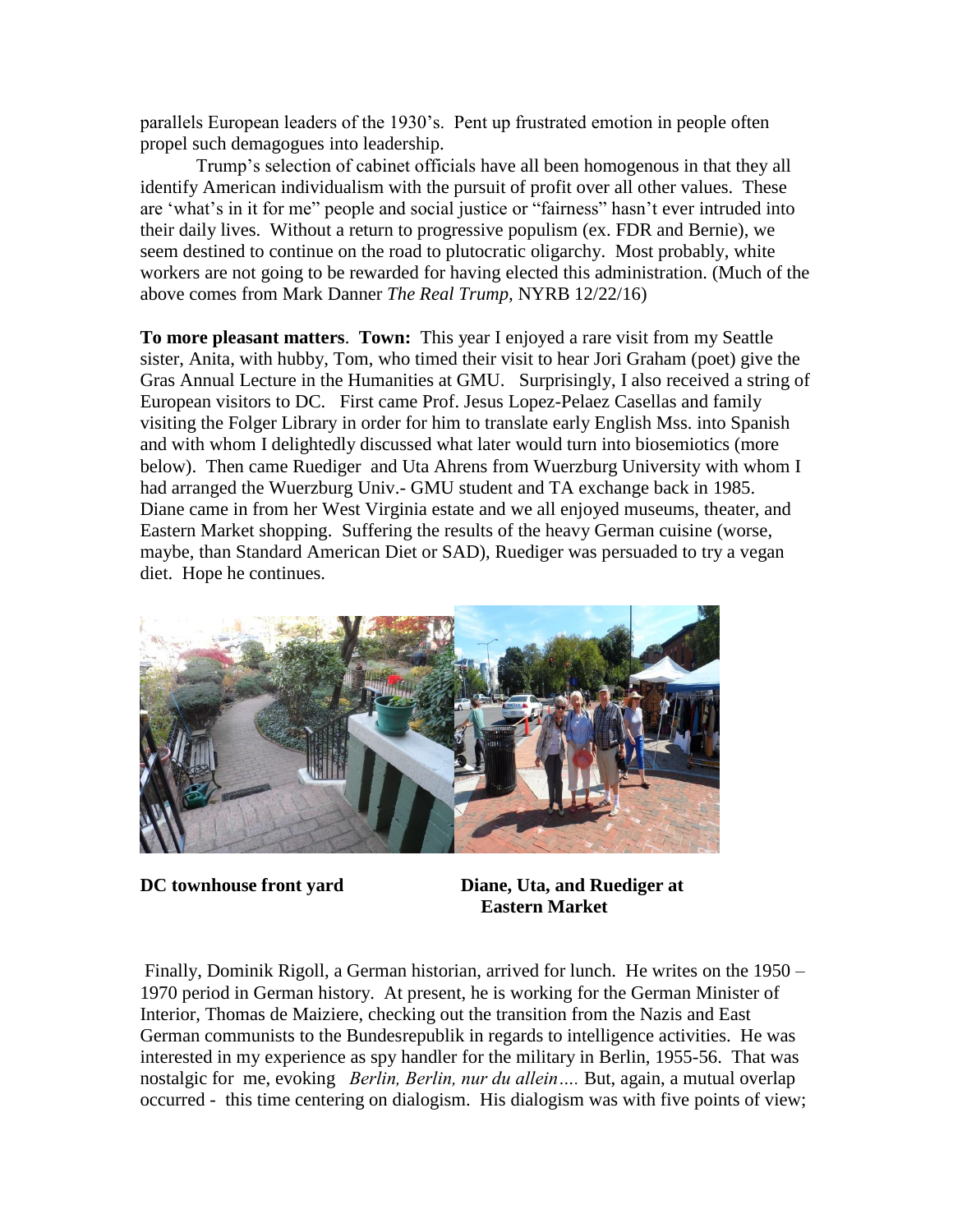mine was between culture and nature. As pursuit of the latter dialogism sums up my life journey somewhat, I render here my email to him, expanded a bit.

It was a pleasure talking to you, too, Dominik. And not just for the nostalgia of thinking back to Berlin in 1955-56. What I gathered from our conversation re "dialogism" was that you were aware of the legacy of postmodernism - that all we ever get is an interpretation, never "das Ding an sich" - that doing history from god's point of view ( usually selected by historian) is no longer believable. Thus, in your dissertation, you write process history wherein five points of view combat or influence one another. That kind of history can last longer. Sooner or later, however, you will feel compelled to take a stand re historical outcomes. When you take a stand, of course, you apply values; you don't just "objectively" record what happened. Authority for values has disappeared - no more Plato or revealed Word of God. Dualism has departed and with it any supernatural explanation or deduction from some universal or absolute source - even in science. Einsten's space/time Siamese twins, for example, replaced Newton's absolute categories of time and space out in the universe. Value judgements become an horizontal affair, a comparison between before and after. We replace Aristotelian physics with Newtonian because the latter is more adequate; it can do so much more. Thus, if we take up Truth, Beauty, and Goodness, which once were thought capable of universal transhistorical validation via Platonic idealism, we now need to find a new source for their validation. As "process" is now taken as the new reality and not "substance", values will have to be tied to that evolving reality. In other words, culture is an open ended affair in which scientific universals, social and moral laws or rules, canons of judgement in art and fashion, themselves do not escape history. All such frames or assumptions, on which we stand at any given moment and with which we classify, order, and understand the world, are themselves products of history. Each new generation of humans inherits a pre-interpreted world which they need and should attempt to make more truthful, more beautiful, and better than the one they inherited. So, to come back to your "dialogism": ultimately, you will have to connect cultural dialogism to nature's evolution. If you cannot connect the former to the latter, you will be left in the absurdist position of Beckett and that period of past dualistic culture which believed that nature was indifferent to human values and one can't jump the gap between culture and nature (e.g. the early films of Peter Greenaway) The new paradigm, however, is emergent evolution and the two best sources to seek for a continuity principle between culture and nature is Fritjof Capra's *Systems View of Life* and Jesper Hoffmeyer's *Signs of Meaning in the Universe.* I'm writing this to you, Dominik, because it's the central problem of our time,( i.e. how to feel at home in the universe, to become cosmic citizens) and I hope to save you some time. Best, Vernon





**Beaverdam Creek culvert Solar Panels on DC townhouse**